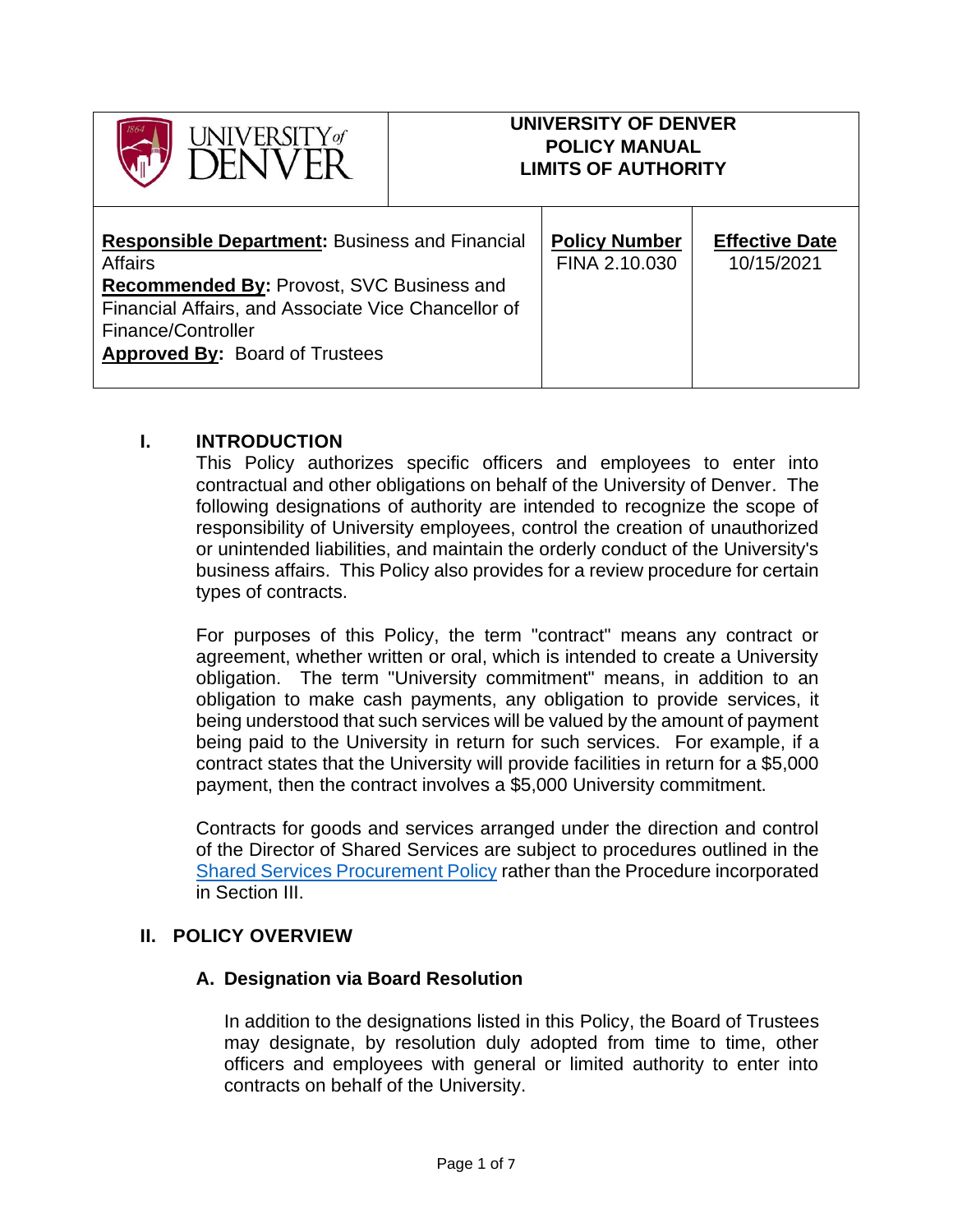# **B. Designation of General Authority**

- **1.** The Chancellor and Senior Vice Chancellor for Business and Financial Affairs, or either of them, are authorized to sign any and all contracts, without regard to the duration, types or amounts of the University's obligations under such contracts, except that all contracts for the purchase or sale of real property for which the University has immediate need for educational purposes must first be approved by the Executive Committee of the Board of Trustees.
	- **a.** Chancellor, unlimited authority;
	- **b.** Senior Vice Chancellor for Business and Financial Affairs/Treasurer, unlimited authority;
	- **c.** Provost and Executive Vice Chancellor, unlimited authority;
- **2.** The Associate Vice Chancellor/Controller/Assistant Treasurer is authorized to sign any contract on behalf of the University in the amounts to be determined annually.
	- **a.** Associate Vice Chancellor of Finance/Controller/Assistant Treasurer, \$1.5 million authority including multi-year contracts not exceeding three years in duration;

## **C. Designation of Limited Authority**

For purposes of this Policy, "limited authority" refers to authority that is in all instances 1) subject to applicable budget restrictions and the availability of funds, 2) subject to compliance with general University purchasing and contracting procedures, 3) not granted for contracts that exceed one year in duration except as otherwise stated and, 4) subject to limits to be determined annually. The following University employees have limited authority to sign the following types of contracts:

- **1.** The Executive Director of Research Administration and the Controller/Assistant Treasurer, or either of them, shall have limited authority to sign contracts for grants, research contracts, other sponsored agreements and subcontracts whose period of performance does not exceed 24 months.
- **2.** The Executive Director of Shared Services has limited authority to sign any contract, including multi-year contracts, not exceeding three years in duration. In addition, employees of Shared Services, as designated by the Executive Director of Shared Services, have the authority to sign any contract which normally are entered into the conduct of their duties.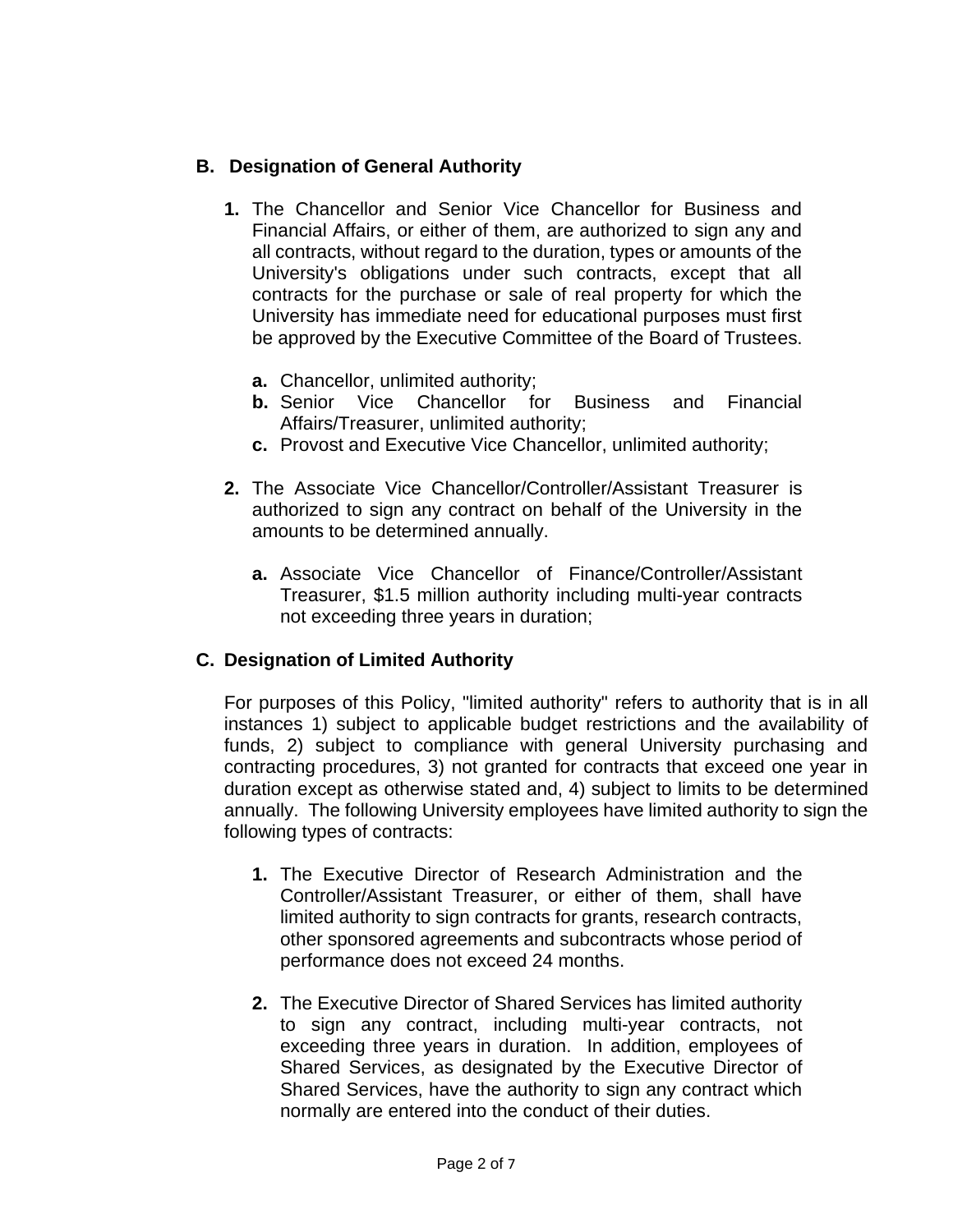- **3.** The Senior Vice Chancellor for Business and Financial Affairs may designate in writing deans, directors of academic departments and other employees with contracting authority in amounts determined annually limited to the normal conduct of their official responsibilities.
	- **a.** Senior Vice Chancellor and Chief of Staff, \$500,000; authority limited to contracts/agreements relating to Chancellor's Office initiatives;
	- **b.** Vice Chancellor of Enrollment Management, \$500,000; authority limited to contracts and agreements relating to enrollment and admission activities;
	- **c.** Vice Chancellor of Human Resources and Inclusive Community, \$500,000; authority limited to contracts/agreements relating to benefit plan contracts;
	- **d.** Executive Director of Enterprise Risk Management, \$500,000; authority limited to contracts/agreements relating to insurance carriers;
	- **e.** Senior Vice Provost of Research and Graduate Education, \$500,000; authority limited to grants and contracts related to research;
	- **f.** Executive Director of Research Administration, \$500,000; authority limited to grants and contracts related to research;
	- **g.** Vice Chancellor Marketing and Communications; \$500,000; authority limited to media and publications contracts;
	- **h.** Executive Director of Shared Services, \$500,000; authority includes any contract, including multi-year contracts, not exceeding three years in durations;
	- **i.** Vice Chancellor of Information Technology and Chief Information Officer, \$500,000; authority limited to computer-related activities;
	- **j.** Vice Chancellor Legal Affairs/General Counsel \$500,000; authority limited to engagement letters for legal or litigation services;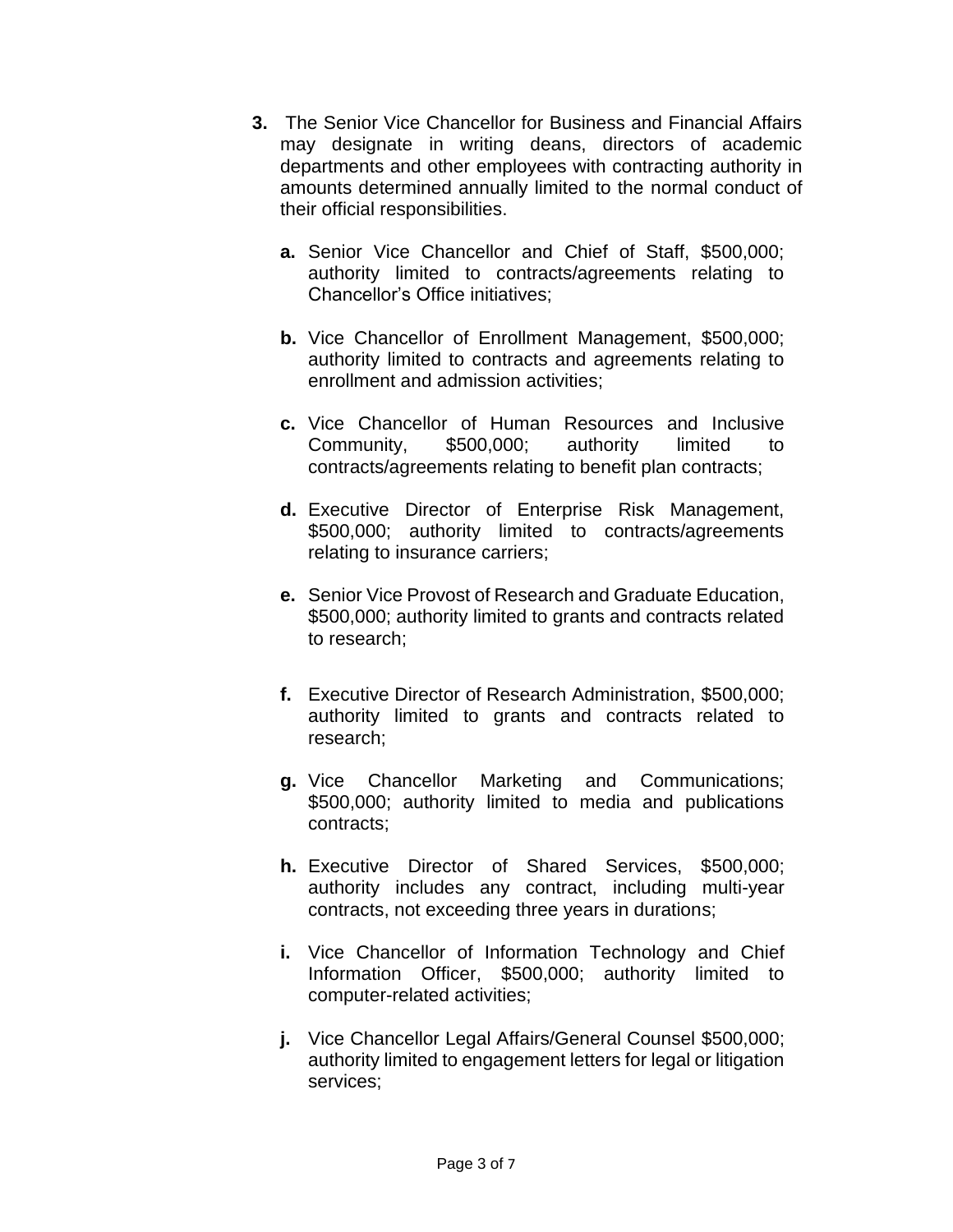- **k.** Vice Chancellor of Athletics and Recreation, \$500,000; authority limited to contracts pertaining to Athletic Participation Agreements;
- **l.** Vice Chancellor of University Advancement, \$500,000; authority limited to contracts pertaining to development and planned giving services and estate receipt/release notices and personal representative amendments; authority to sign IRS form 8283-Non-Cash Charitable Contribution Form;
- **m.** Associate Vice Chancellor of Facilities Planning & Management, \$500,000;authority limited to customary facilities management activities; Authority includes but is not limited to: permit applications, discharge monitoring reports (DMR) and reports and/or other submittals required by EPA, City and County of Denver and Colorado Department of Health and Environment related to the operations of the University;
- **n.** Vice Provost Office of Office of Internationalization, \$250,000; authority limited to study abroad contracts;
- **o.** Executive Director for Conference, Events, \$250,000; authority limited to matters involving Conference and Events, and Special Programs;
- **p.** Executive Director of the Newman Center for Performing Arts, \$250,000; authority limited to routine contracts relating to the Performing Arts Center;
- **q.** Procurement Contracts Administrator, \$250,000; authority limited to normal University procurement contracts;
- **r.** Director of Facilities Planning & Management, \$250,000; authority limited to customary facilities management activities;
- **s.** Executive Director of Gift Planning; \$250,000, authority limited to gift processing activities;
- **t.** Associate Vice Chancellor for Athletics and Recreation; \$250,000, authority limited to athletics and recreation contracts.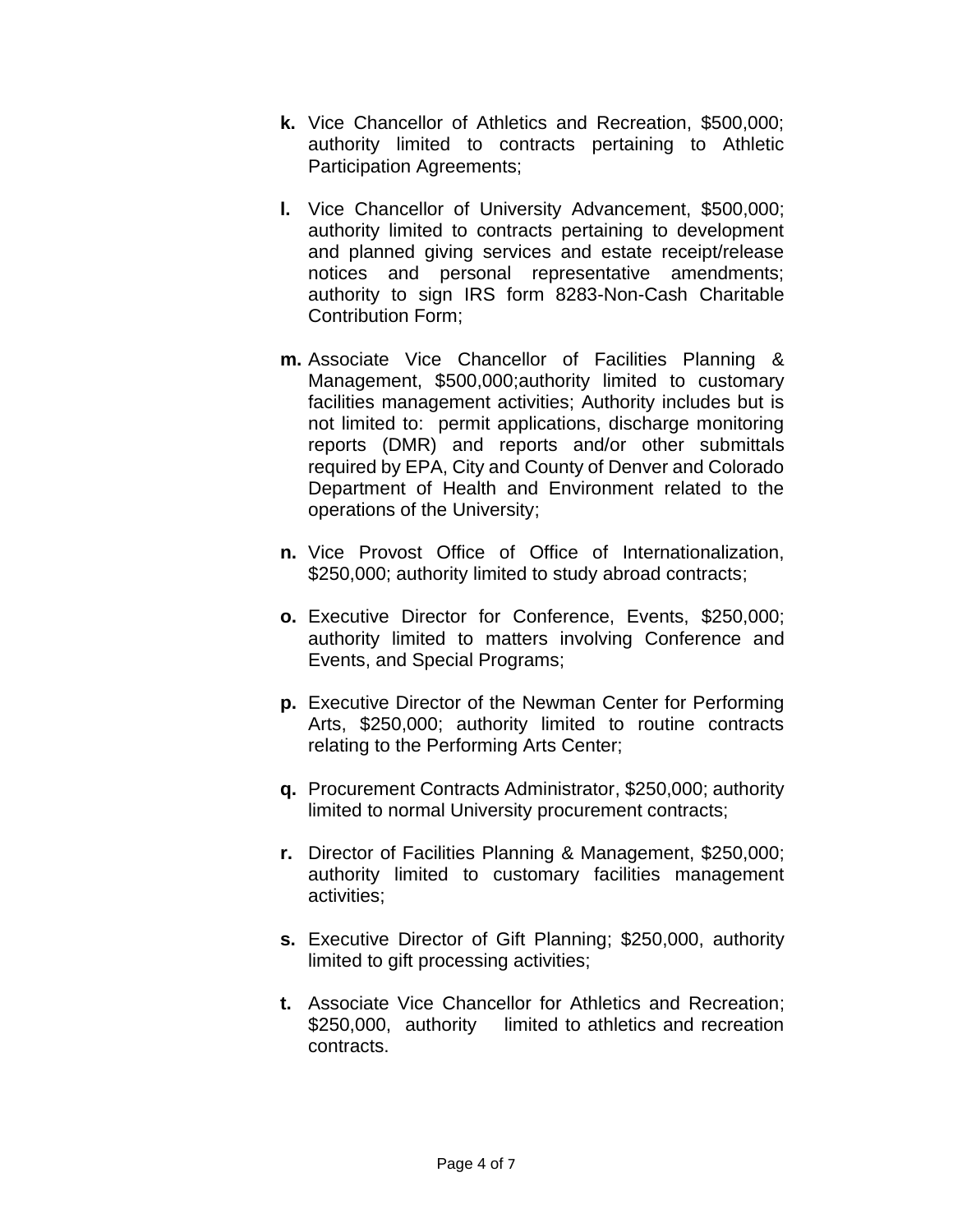- **u.** Vice Provost of University Budget, Planning, & Administration; \$100,000; authority limited to routine University contracts and capital project activities;
- **v.** Deans and one other departmental designee (other than the budget officer) up to \$50,000.
- **4.** The Senior Vice Chancellor for Business and Financial Affairs may designate others in writing with amounts determined annually in accordance with the University Policy FINA 2.10.030 - *Limits of Authority*.

# **D. Designation of Authority Banking**

- **1.** The Chancellor and the Senior Vice Chancellor for Business and Financial Affairs have unlimited authority to initiate wire transfers from the University's checking, savings, and investment accounts, subject to callback confirmation, with any of the University's representatives authorized to initiate wire transfers. Other designees within the Controller's Office, Provost Office, Shared Services and Business and Financial Affairs as authorized by the University's Wire Transfer Resolution, have limited authority to initiate wire transfers previously established with the wiring bank as electronic or repetitive formatted wires subject to limits to be determined annually, and have the limited authority to initiate nonrepetitive wire transfers subject to callback confirmation by a second individual with higher limit authority subject to limits determined annually.
- **2.** The Chancellor may sign any employment contract or letter of appointment or employment, whether faculty or staff. The Provost or the Provost's designee may sign all appointment letters or employment contracts that result in faculty employment. Decisions pertaining to tenure and promotion of faculty are governed by the University's Faculty Handbook. Employment contracts that apply to any other employee and that obligate the University to employ such employee for a term of one year or longer may be signed only by the Chancellor or the Senior Vice Chancellor for Business and Financial Affairs.
- **3.** The Controller/Assistant Treasurer, is authorized to sign on behalf of the University all reports, forms, notices or other documents that are required by applicable law to be filed with any governmental authority (*e.g*., tax filings) so long as such documents are signed by them in the normal conduct of their duties and so long as there is no payment required by any filing that exceeds the amount recorded in the University's general ledger for liabilities incurred in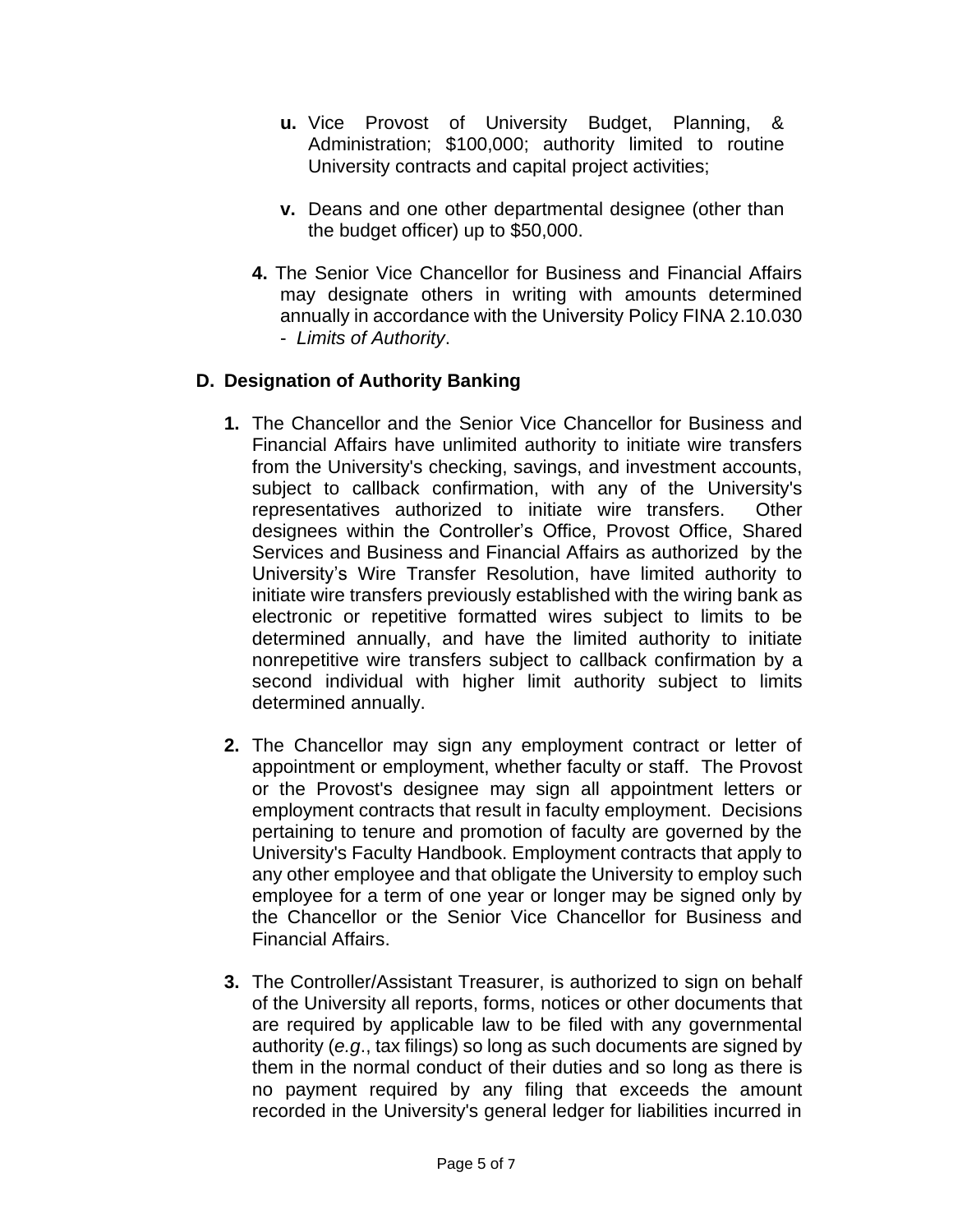the normal course of activity (*e.g*., payroll withholdings, sales tax deposits, etc.).

**4.** The Treasurer, Assistant Secretary or Office of General Counsel are authorized to accept on behalf of the University all summons, service of process or similar notices. The Senior Vice Chancellor of Business and Financial Affairs of the University shall be designated as the registered agent of the University.

### **III. PROCESS OVERVIEW**

Employees with contracting authority when obtaining goods and services shall follow procurement procedures prescribed in the University's Shared Services Procurement Manual. In such cases, it is the responsibility of those with designated contracting authority to maintain a documentation file showing compliance with established University purchasing procedures.

- **A.** Prior to the execution of any contract described below, the University employee responsible for such contract's subject matter will cause the contract to be reviewed by the Controller's Office or Shared Services, Risk Management, and the Office of General Counsel.
	- **1.** The review procedure applies to any contract which provides for 1) University commitments in an amount aggregating \$20,000 or more, 2) possible indemnification or reimbursement by the University, or the creation of a University liability (including a liability resulting from a lawsuit for damages), in an amount aggregating \$20,000 or more, or 3) the performance by the University of obligations over a period of one year or more.
	- **2.** A review by the Controller's Office or Shared Services, Risk Management, and the Office of General Counsel is necessary only for the first in a series of contracts so long as each subsequent contract in the series 1) is substantially similar in form to the first such contract and 2) does not change the aggregate University commitment in any material amount.
- **B.** The Controller's Office or Shared Services will review each contract in order to confirm that funds are available for any payment obligations contemplated by the contract.
- **C.** Risk Manager will review each contract to assess the potential risks presented by the contract and to confirm that insurance or similar coverage is available for insurable risks.
- **D.** The Office of General Counsel or the Office of General Counsel's designee, will review each contract in order to confirm that the contract